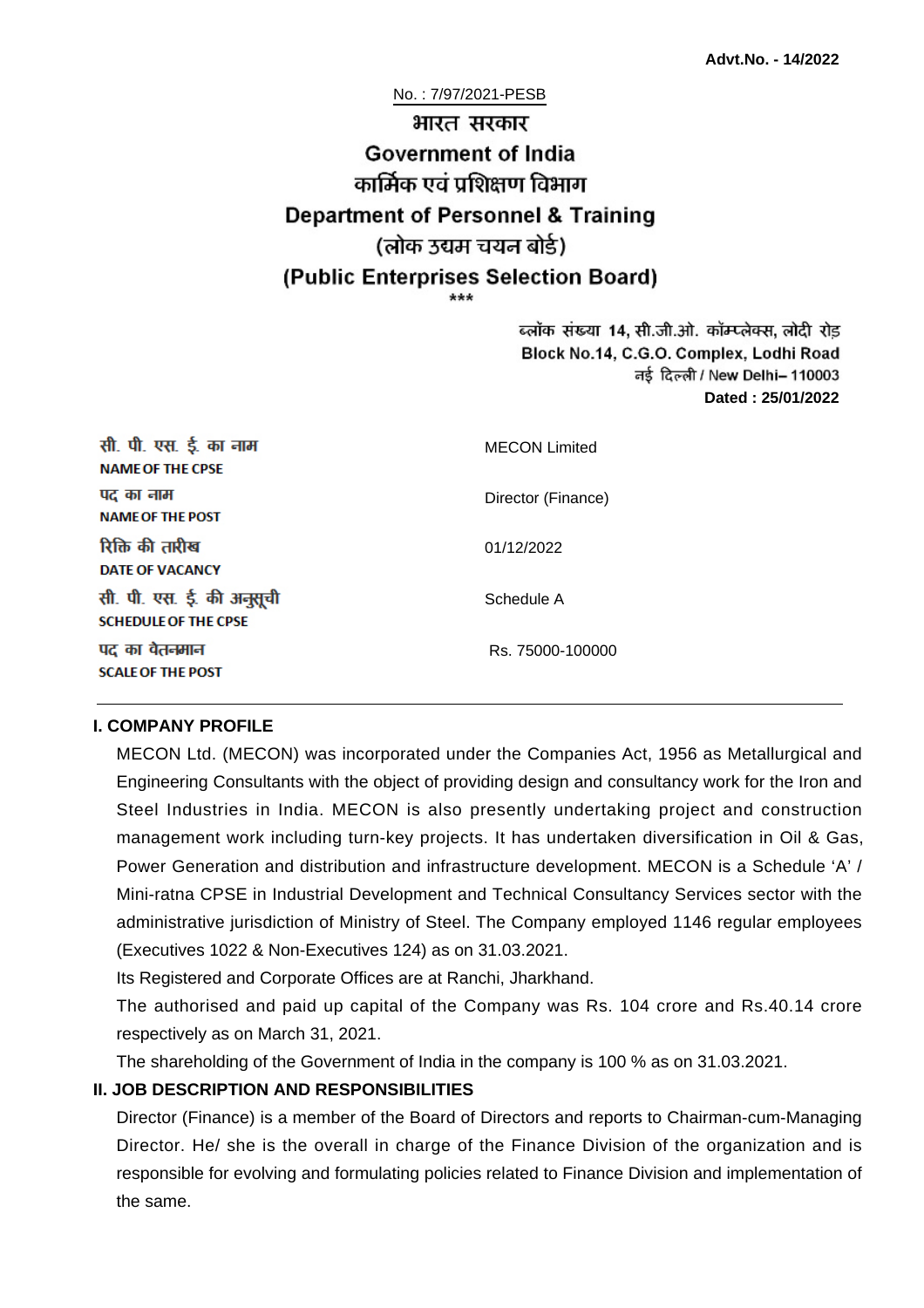## **III. ELIGIBILITY**

**1. AGE :** On the date of occurrence of vacancy (DOV)

| Age of superannuation 60 years |                                                                                             |                |                                                                                             |
|--------------------------------|---------------------------------------------------------------------------------------------|----------------|---------------------------------------------------------------------------------------------|
|                                | <b>Internal</b>                                                                             |                | <b>Others</b>                                                                               |
| <b>Minimum</b>                 | <b>Maximum</b>                                                                              | <b>Minimum</b> | <b>Maximum</b>                                                                              |
| 45                             | 2 years residual service as on<br>the date of vacancy w.r.t. the<br>date of superannuation. | 45             | 3 years residual service as on<br>the date of vacancy w.r.t. the<br>date of superannuation. |

## **2. EMPLOYMENT STATUS:**

The applicant must, on the date of application, as well as on the date of interview, be employed in a regular capacity – and **not** in a contractual/ad-hoc capacity – in one of the followings :-

(a) Central Public Sector Enterprise (CPSE) (including a full-time functional Director in the Board of a CPSE);

(b) Central Government including the Armed Forces of the Union and All India Services;

(c) State Public Sector Enterprise (SPSE) where the annual turnover is \***Rs 2000 crore or more**;

(d) Private Sector in company where the annual turnover is **\*Rs 2000 crore or more**. **Preference would be given to candidates from listed Companies.**

(\* The average audited annual turnover of three financial years preceding the calendar year in which the post is advertised shall be considered for applying the approved limits)

## **3. QUALIFICATION:**

(i) The applicant should be a Chartered Accountant or Cost Accountant or a full time MBA/PGDM course with specialization in Finance with good academic record from a recognized University/Institution. Preference would be given to Chartered Accountant.

(ii) Officers of Organized Group 'A' Accounts Services [i.e. Indian Audit and Accounts Service, Indian Defence Accounts Service, Indian Railway Accounts Service, Indian Civil Accounts

Service, Indian P&T Accounts & Finance Service and Indian Cost Accounts Service] working in the appropriate level are exempted from these educational qualifications.

(iii) Further, applicants from the Central Govt./Armed Forces of the Union/All India Services, will also be exempted from the educational qualifications as per (i) above provided the applicants have 'the relevant experience' as mentioned in Para 4(iii) below.

In respect of applicants from Organized Group 'A' Accounts Services/Central Government/Armed Forces of the Union/All India Services, Chartered Accountant/Cost Accountant/ MBA/ PGDM will be a desirable educational qualification.

## **4. EXPERIENCE:**

(i) The applicant should have at least five years of cumulative experience at a senior level during the last ten years in the area of Corporate Financial Management/Corporate Accounts in an organization of repute.

(ii) Applicants from Organized Group 'A' Accounts Services should have at least five years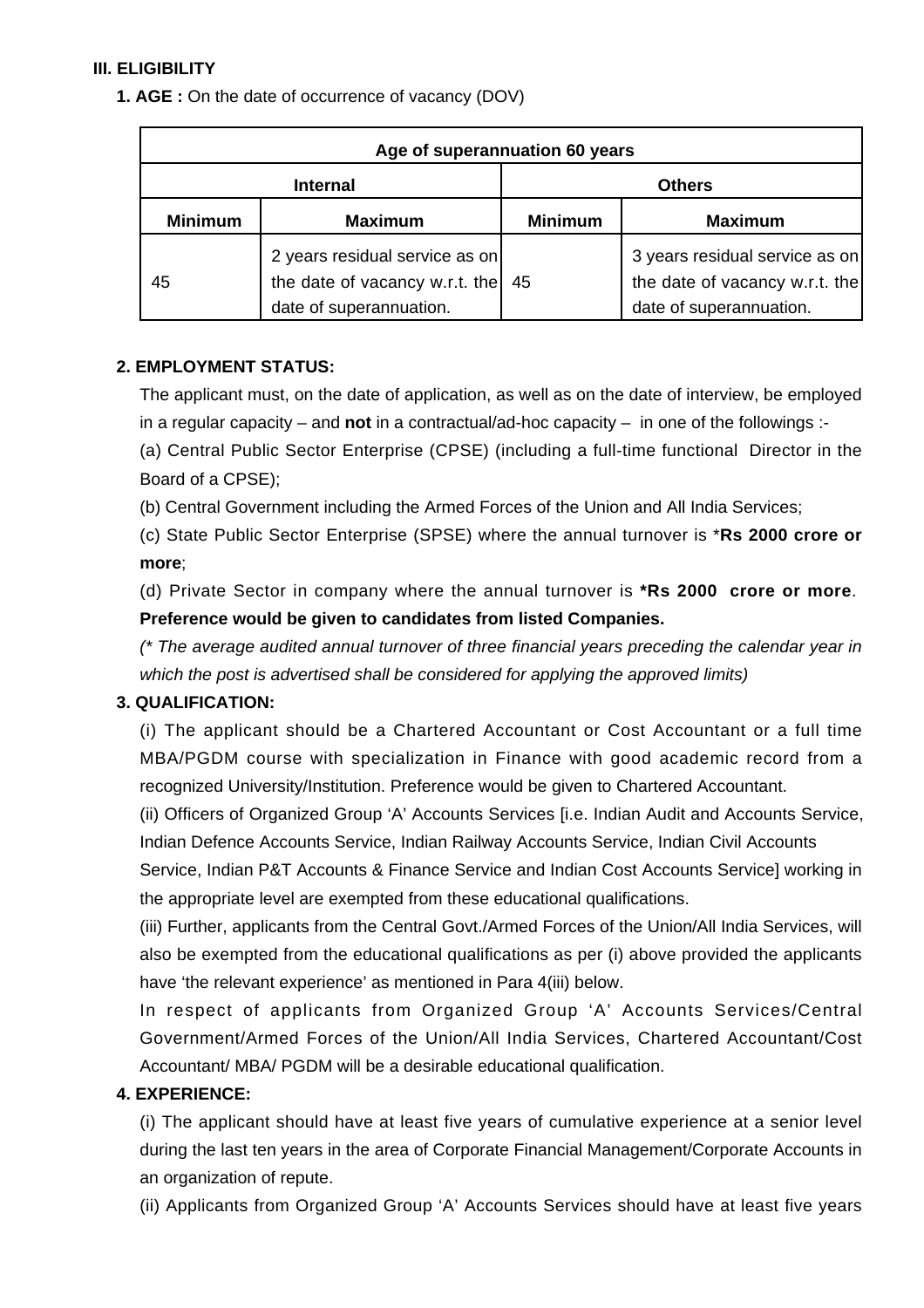cumulative experience at a senior level during the last ten years in the area of Corporate Financial Management/Corporate Accounts.

(iii) 'The relevant experience' in respect of applicants from Central Government/Armed Forces of the Union/All India Services would include at least seven years of cumulative experience at a senior level during the last ten years in the area of Corporate Financial Management/Corporate Accounts.

**5. PAY SCALE:**

#### **(a)Central Public Sector Enterprises-**

#### **Eligible Scale of Pay**

- (i) Rs. 7250-8250 (IDA) Pre 01/01/1992
- (ii) Rs. 9500-11500 (IDA) Post 01/01/1992
- (iii) Rs. 20500-26500 (IDA) Post 01/01/1997
- (iv) Rs. 51300-73000 (IDA) Post 01/01/2007
- (v) Rs. 120000-280000 (IDA) Post 01.01.2017
- (vi) Rs. 18400-22400 (CDA) Pre-revised post 01.01.1996
- (vii) Rs. 37400-67000 + GP 10000 (CDA) post 01.01.2006
- (viii) Rs. 144200-218200 (Level 14) CDA post 01.01.2016

The minimum length of service required in the eligible scale will be one year for internal candidates, and two years for others as on the date of vacancy.

**(b)**

**(i) Applicants from Central Government / All India Services** should be holding a post of the level of Joint Secretary in Government of India or carrying equivalent scale of pay on the date of application.

**(ii) Applicants from the Armed forces of the Union** should be holding a post of the level of Major General in the Army or equivalent rank in Navy/Air Force on the date of application.

**(c)**

 **Applicants from State Public Sector Enterprises/ Private Sector** should be working at Board level position or at least a post of the level immediately below the Board level on the date of application.

## **6. CONDITION OF IMMEDIATE ABSORPTION FOR CENTRAL GOVERNMENT OFFICERS**

Central Government Officers, including those of the Armed Forces of the Union and the All India Services, will be eligible for consideration only on immediate absorption basis.

## **IV. DURATION OF APPOINTMENT**

The appointment shall be for a period of five years from the date of joining or upto the date of superannuation or until further orders, whichever is earlier.

## **V. SUBMISSION OF APPLICATIONS**

## **Applicants should submit their applications on-line only as per the format.**

**1.** The applicants should submit their applications through proper channel as follows: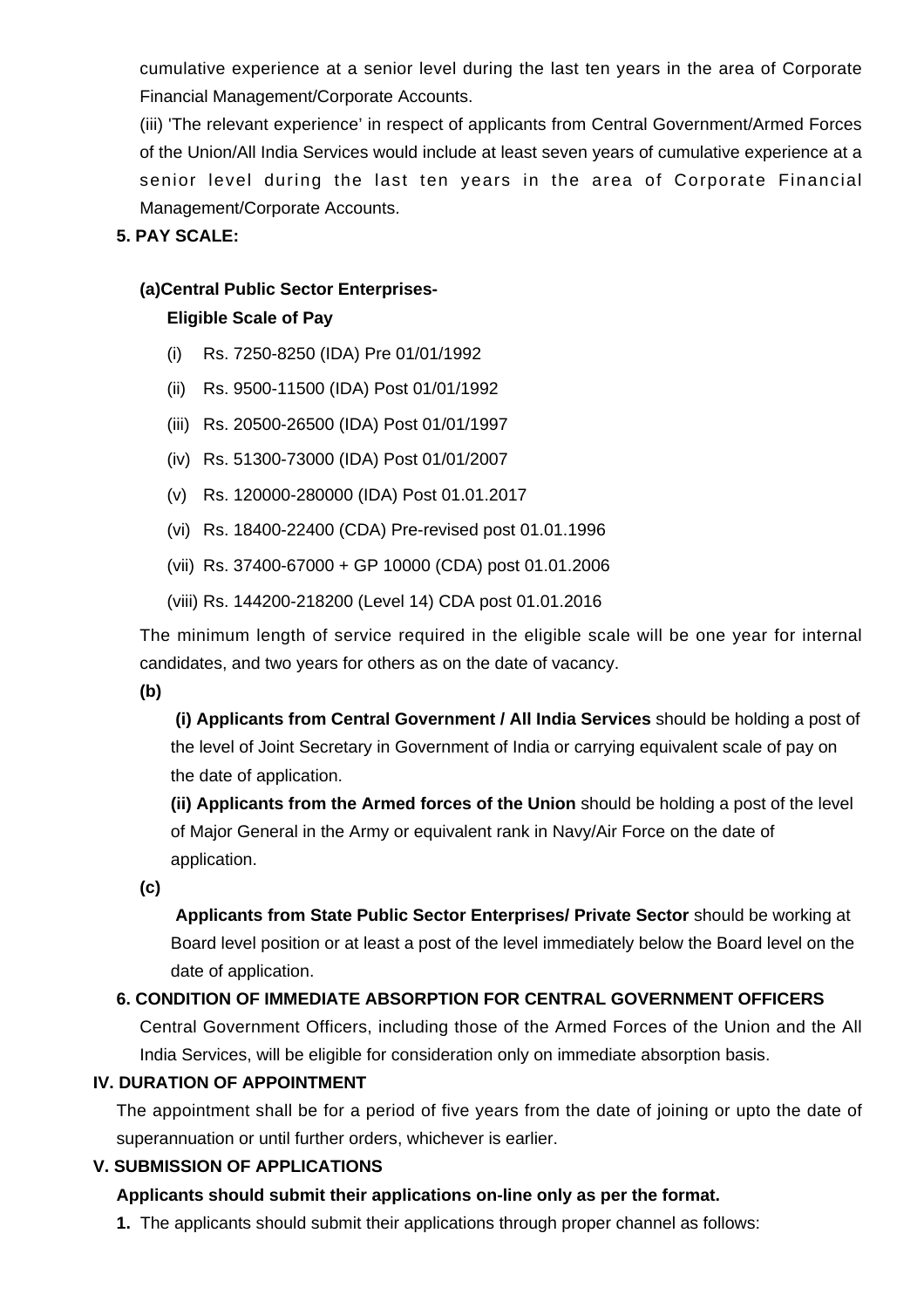(a) Government Officers, including those of the Armed Forces of the Union and All India Services: through Cadre Controlling authority.

(b) CMDs/MDs/Functional Directors in CPSE: through the concerned Administrative Ministry.

(c) Below Board level in CPSE: through the concerned CPSE.

(d) CMDs/MDs/Functional Directors in State PSE: through the concerned Administrative Secretary and Cadre Controlling Authority, if any, of the State Government.

(e) Below Board level in SPSE: through the concerned SPSE.

(f) Private Sector: directly to the PESB.

**2.** Applicants from Private Sector must submit the following documents along with the application form:

(a) Annual Reports of the Company in which currently working for the 3 financial years preceding the calendar year in which the post is advertised **(please provide URL or attach/enclose copies);**

(b) Whether the company is listed or not; if yes, the documentary proof **(please provide URL or attach/enclose copies);**

(c) Evidence of working at Board level or at least a post of the level immediately below the Board level;

(d) Self-attested copies of documents in support of age and qualifications;

(e) Relevant Jobs handled in the past with details.

## **VI. UNDERTAKING BY THE APPLICANT**

An applicant has to give an undertaking as a part of the application that he/she will join the post, if selected. If an applicant does not give such undertaking, the application would be rejected.

## **1. For candidates from Central Government/Armed Forces of the Union/ All India Services/**

(a) The appointment is on immediate absorption basis.

(b) If a candidate conveys his/her unwillingness to join after the interview is held, he/she would be debarred for a period of two years from the date of interview, for being considered for a Board level post in any CPSE.

(c) Further, if a candidate conveys his/her unwillingness to join after the issue of offer of appointment, he/she would be debarred for a period of two years from the date of offer of appointment for being considered for a Board level post in any CPSE.

## **2. For candidates from CPSE**

a. If a candidate conveys his/her unwillingness to join after the interview is held, he/she would be debarred for a period of two years from the date of interview, for being considered for a Board level post in any CPSE other than the one to which the candidate belongs.

b. Further, if a candidate conveys his/her unwillingness to join after the issue of offer of appointment, he/she would be debarred for a period of two years from the date of offer of appointment for being considered for a Board level post in any CPSE other than the one to which the candidate belongs.

## **3. For candidates from SPSE/ Private Sector**

a. If a candidate conveys his/her unwillingness to join after the interview is held, he/she would be debarred for a period of two years from the date of interview, for being considered for a Board level post in any CPSE.